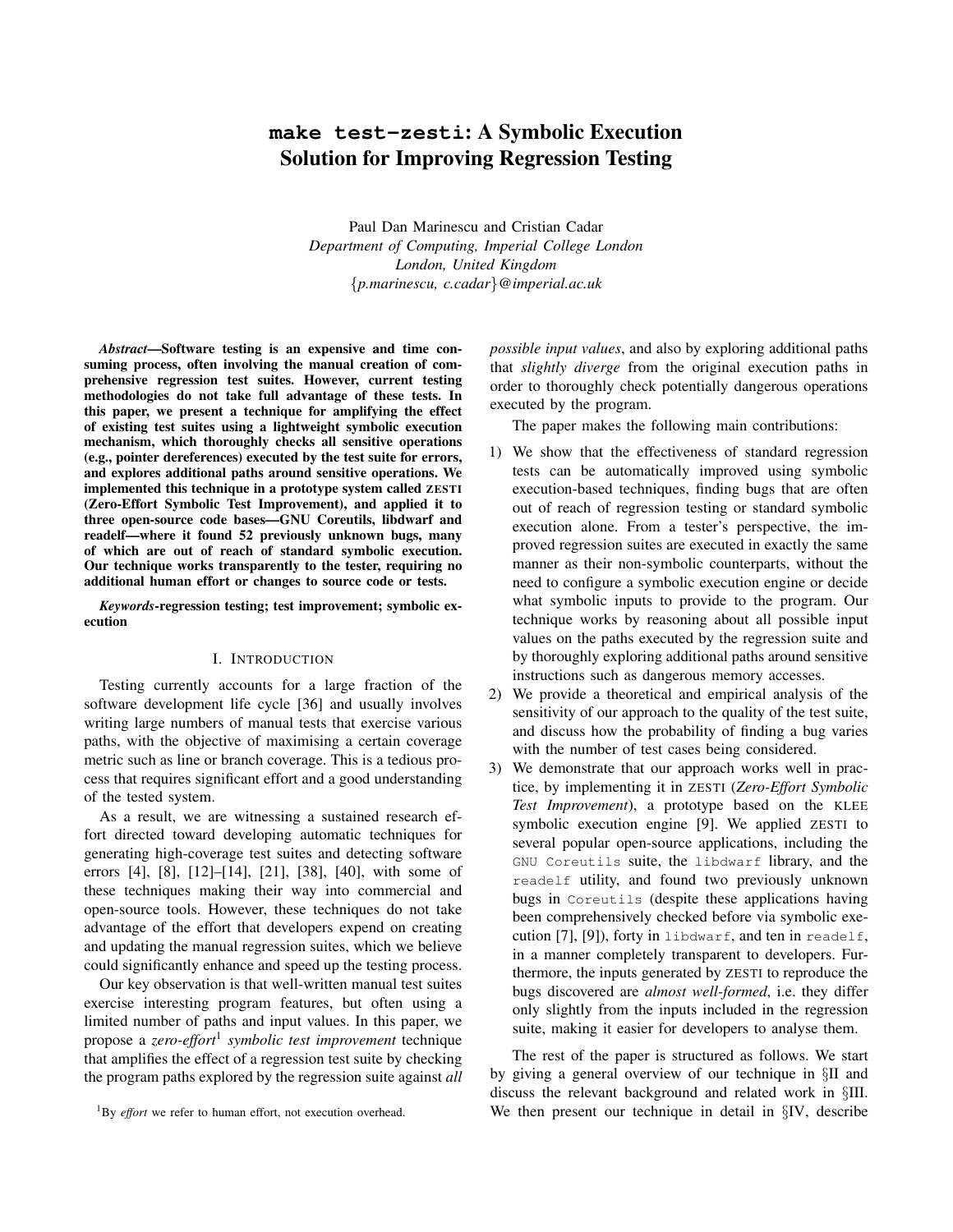the main aspects of our implementation in  $\S V$ , and present our experience using ZESTI in §VI. Finally, we discuss the advantages ZESTI offers, as well as its limitations in §VII, and conclude in §VIII.

# II. OVERVIEW

The main insight used by ZESTI is that regression test suites exercise *interesting* program paths. Such test suites are often created by the programmers who wrote the application and benefit from deep knowledge of the program logic, or by dedicated QA teams which systematically evaluate the main program features and possible corner cases. Furthermore, regression tests often cover program paths that previously triggered bugs, which are more likely to contain further errors [28], [42]. For instance, while the visible symptoms of the offending bugs are fixed, it can happen that the root cause of the bugs is not; alternatively, slightly different executions could still trigger the same bug.

A common way to measure the quality of a test suite is code coverage. Testing methodologies often require creating test suites that achieve a certain level of line or branch coverage, and many projects contain relatively high-coverage test suites: for instance, most applications that we tested in our experimental evaluation have manual test suites reaching over 60% line coverage.

Unfortunately, despite the effort invested in creating these manual regression suites, bugs still remain undetected in the code covered by the test inputs. First of all, note that line coverage can be misleading for quantifying the confidence in a system for two important reasons. First, executing an operation may or may not cause a violation depending on its arguments. For example accessing the *i-th* element of a vector is safe when *i* is within vector bounds but causes an error otherwise. Line coverage, however, considers the operation tested as soon as it is executed once. Second, code behaviour depends on the path used to reach it; an instruction can operate correctly when reached along one path but cause a violation along a slightly different path. These caveats also apply to other coverage metrics, such as branch coverage.

In this paper, we propose to augment regression suites by using symbolic execution [24] to (1) analyse instruction safety against all inputs that *could* exercise the instruction along the same paths (§IV-A) and (2) carefully choose and explore *slightly divergent* paths from those executed by the regression suite (§IV-B). Compared to standard regression suites, our approach tests the program on all possible inputs on the paths exercised by the regression suite and on a large number of neighbouring paths, without any additional developer effort. Compared to standard symbolic execution, the approach takes advantage of the effort spent creating these regression suites, to quickly guide symbolic execution along paths that exercise interesting program behaviours.

## III. BACKGROUND AND RELATED WORK

Symbolic execution is a technique that has received much attention in recent years in the context of software testing [10] due to its ability to automatically explore multiple program paths and reason about the program's behaviour along each of them. Tools such as KLEE [9], SAGE [17], JPF-SE [1], BitBlaze [33] and Pex [37] are just some of the symbolic execution engines currently used successfully in academia and in industry.

Intuitively, symbolic execution (SE) works by systematically exploring all possible program executions and dynamically checking the safety of dangerous operations. SE replaces regular program inputs with *symbolic* variables that initially represent any possible value. Whenever the program executes a conditional branch instruction that depends on symbolic data, the possibility of following each branch is analysed and execution is forked for each *feasible branch*. To enable this analysis, symbolic execution maintains for each execution path a set of conditions which characterise the class of all inputs that drive program execution along that path. At any time, the *path conditions* can be solved to provide a concrete input that exercises that path natively, making it easy to reproduce, report and analyse an execution of interest. SE also analyses all potentially dangerous operations as they are executed, verifying their safety for any input from the current input class. For example, a division is safe if and only if the denominator cannot be zero given the current path conditions.

Unfortunately, the number of execution paths in real programs often increases exponentially with the number of branches in the code, which may lead symbolic execution to miss important program paths. One solution is to employ sound program analysis techniques to reduce the complexity of the exploration, e.g., as in [6] or [15]. An orthogonal solution is to limit or prioritise the symbolic program exploration using different heuristics. For example, directed symbolic execution methods [3], [11] use techniques such as static analysis to find instructions or paths of interest which are then used to guide the symbolic exploration.

Concolic testing [16], [32] starts from the path executed by a concrete input, and then explores different program paths by systematically flipping the truth value of the branch conditions collected on that path. Previous research has shown that the coverage and bug-finding abilities of concolic testing can be improved by combining it with random testing [27] or with well-formed inputs [17], and the effectiveness of fault-localization can be increased by aiming to maximize the similarity with the path constraints of faulty executions [2].

Combining concolic execution with manual test suites was first proposed in [23], where it was augmented by assertion hoisting in order to increase the number of bug checks, and then explored in [39], in which it was compared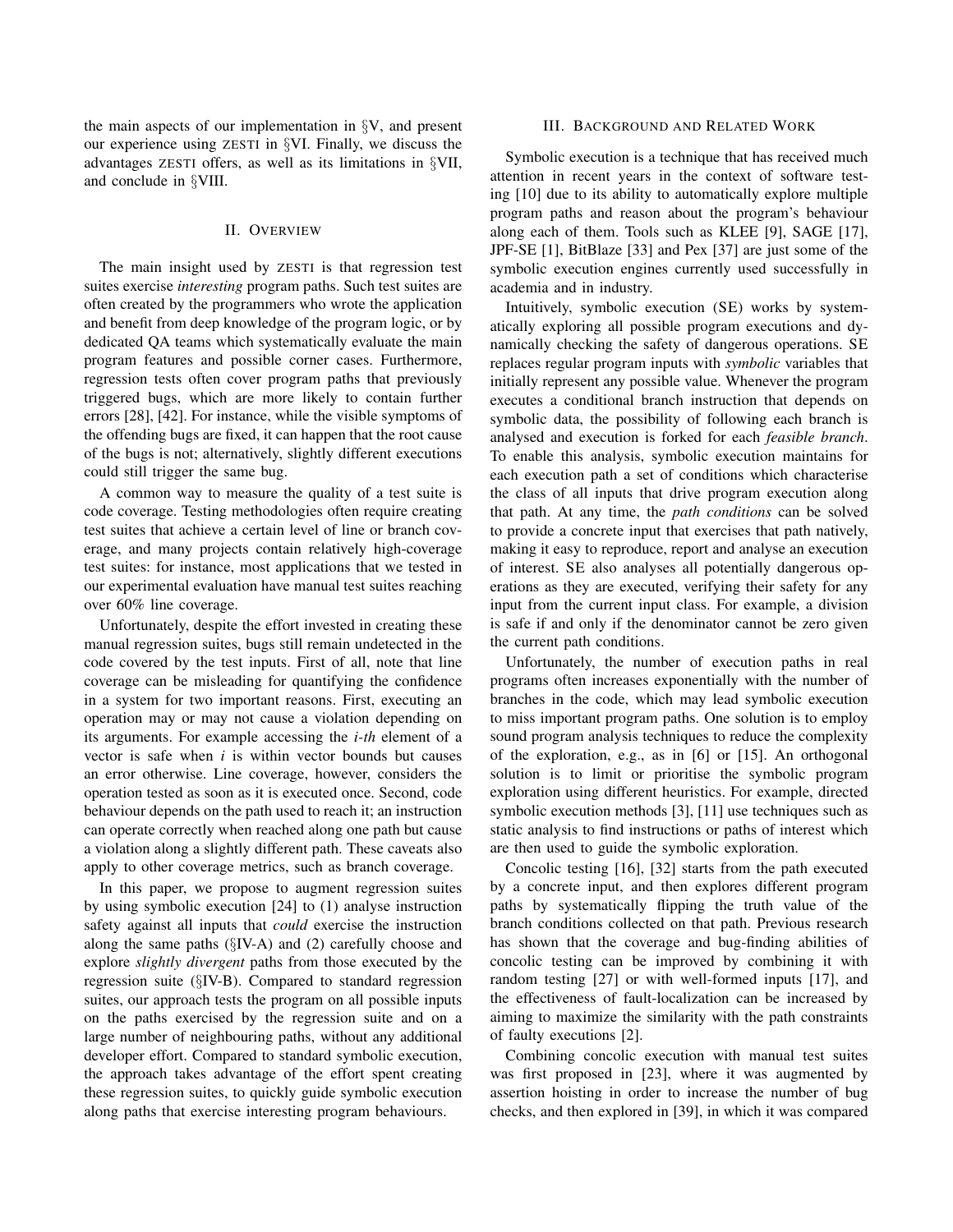against a genetic algorithm test augmentation technique. Our approach extends previous work by proposing a technique that explores paths around potentially dangerous instructions executed by the regression suite, by providing an analysis of the sensitivity of this approach to the quality of the test suite, and by presenting a thorough evaluation on real and complete regression suites of several popular applications.

The idea of augmenting concrete executions with the ability to reason symbolically about potential violations was first proposed in [25], which introduces a technique that keeps track of lower and upper bounds of integer variables, and of the NUL character in strings. Based on this information, it can flag bugs such as buffer overflows and incorrect uses of libc string functions. The technique can only reason about limited types of constraints, and does not explore any additional paths.

Research on improving regression testing generally falls under four main categories: (1) finding redundant tests [19], (2) ordering tests for finding defects earlier [34], (3) selectively running only relevant tests on new program versions [30] and (4) enhancing a system's test suite as the system evolves [5], [18], [31], [35], [41]. The first three topics are largely orthogonal and can be combined with our technique. The state-of-the-art for the latter combines control- and data-dependence chain analysis and symbolic execution to identify tests that are likely to exercise the effects of changes to a program. Making this approach tractable requires a reasonably small set of differences between program versions and a depth-bounded analysis on dependence chains. While our approach could be used for test augmentation, we see ZESTI primarily as a bug-finding technique that can increase the effectiveness of regression suites by combining them with symbolic execution, following the manner in which dynamic execution tools such as Valgrind are often integrated with existing test suites.

#### IV. ZERO-EFFORT SYMBOLIC TEST IMPROVEMENT

This section describes the two main techniques used by ZESTI: improving regression suites with additional symbolic checks (§IV-A), and exploring additional paths around sensitive operations (§IV-B).

# *A. Thoroughly Testing Sensitive Operations*

A standard regression test suite consists of multiple tests, each being an (input, expected output) pair. The test harness iterates through the tests and runs for each of them the target program with the given input and collects its output. ZESTI hooks into this process by interposing between the testing script and the tested program, gaining complete control over the system's execution.

Similarly to [23], ZESTI replaces the program input with symbolic values and at the same time remembers the concrete input, which is used to drive program execution whenever a branch is encountered. While executing the

 $1:$  int  $v[100];$ 2: void  $f(int x)$  { 3: if  $(x > 99)$ <br>4:  $x = 99$ ;  $x = 99$ ; 5:  $v[x] = 0;$  $6: \}$ 

Figure 1. Code snippet showcasing a bug missed by a test suite with 100% code coverage, e.g. x=50, x=100.

program, path conditions are gathered and used to verify potentially buggy operations. For example, whenever the program accesses a symbolic memory location, ZESTI checks that the operation is safe for all inputs that satisfy the current path condition.

Consider the snippet of code in Figure 1. Function f contains a bug: it accesses an invalid memory location when passed a negative argument. A test suite might call this function with different arguments and verify its behaviour, attempting to maximise a certain metric, e.g., line coverage. It can be easily noticed that choosing one value greater than 99 and one smaller than or equal to 99 exercises all instructions, branches and paths without necessarily finding the bug. On the other hand, our approach finds the bug whenever the function argument is smaller than 100: for such values, symbolic execution gathers the path constraint  $x \leq 99$  on line 3, and then on line 5 checks whether there are any values for  $x$  than can overflow the buffer  $v$ . More exactly, ZESTI checks whether the formula  $x < 99 \Rightarrow (x > 0 \land x < 99)$  is valid and immediately finds a counterexample in the form of a negative integer assignment to  $x$ .

In order to be accepted by software developers, we strongly believe that ZESTI needs to work transparently. We envision ZESTI being used in a similar way in which memory debuggers such as Valgrind [29] or Purify [20] are employed today in conjunction with test suites to provide stronger guarantees. For example, many open-source programs provide a simple way to integrate Valgrind into their regression test frameworks, with the user simply having to type "make test-valgrind" to execute the regression suite under Valgrind. We hope ZESTI will be used in a similar way, by simply typing a command like "make test-zesti", as suggested in our paper title.

In other words, running an existing regression test suite under ZESTI should happen without user intervention. To accommodate all testing frameworks, ZESTI treats both the tests and the testing script as black boxes. It functions by renaming the original program and replacing it with a script that invokes the ZESTI interpreter, passing as arguments the original program and any command line arguments.<sup>2</sup>

 $2B$  Because ZESTI is an extension of the KLEE symbolic execution engine. which operates on LLVM bitcode [26], users need to compile their code to LLVM in order to use ZESTI. However, this is not a fundamental limitation of our approach, which could be integrated within a symbolic execution framework that works directly on binaries.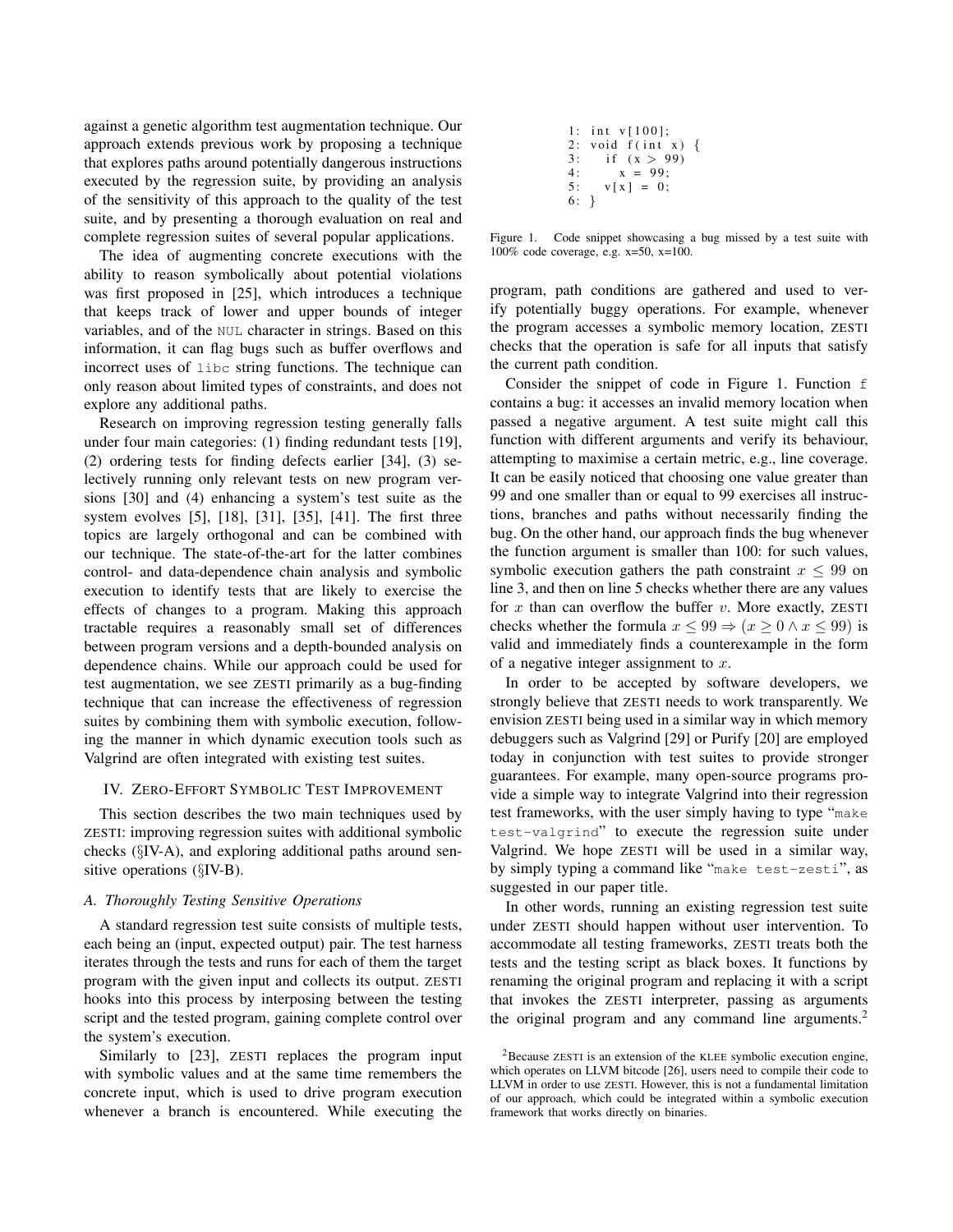```
Inputs: MaxDist, the maximum distance to search,
       S, the set of sensitive instructions,
       P, the set of divergence points
       f, the distance estimation function
1: for D = 1 to MaxDist2: for sensitive instructions I \in S3: if ∃ divergence point J \in Pat distance \overline{D} from I4: symbolically execute program starting
          from J, without restriction to a
          single path, with depth bound f(D)
```
Figure 2. Algorithm used by ZESTI to explore additional paths.

ZESTI automatically detects several input classes, namely command-line arguments and files opened for reading, and treats them as sources of symbolic data. We found these two sources sufficient for our benchmarks; however, adding additional input sources is relatively straightforward.

The main downside of this approach is execution overhead. In particular, there are two main sources of overhead: first, the overhead of interpreting LLVM code. Second, the constraint solver overhead: however, note that unlike in regular symbolic execution, the constraint solver is invoked in ZESTI only to check sensitive operations.

#### *B. Exploring Additional Paths Around Sensitive Operations*

The version of ZESTI described thus far has the disadvantage of being highly dependent on the thoroughness of the regression test suite. While a quality test suite is expected to test all program features, it is likely that not all corner cases are taken into account. Our analysis of Coreutils (§VI), a mature set of applications with a high quality test suite, showed that only one out of the ten bugs previously found via symbolic execution could be detected by the version of ZESTI described so far. As a result, we extended ZESTI to explore paths that *slightly diverge* from those executed by the regression suite, according to the likelihood they could trigger a bug.

To mitigate the path explosion problem, ZESTI carefully chooses divergent paths via two mechanisms: (1) it only diverges close to *sensitive instructions*, i.e instructions that *might* contain a bug, and (2) it chooses the divergence points in order of increasing distance from the sensitive instruction. The key idea behind this approach is to exercise sensitive instructions on slightly different paths, with the goal of triggering a bug if the respective instructions contain one. Choosing a close divergence point ensures that only a small effort is needed to reach the same instruction again.

ZESTI identifies sensitive instructions dynamically. As it executes the concrete program path, it keeps track of all instructions that might cause an error on alternative executions. We consider two types of sensitive instructions: memory accesses and divisions. We treat all pointer dereferences as sensitive, while for divisions we only consider those with a symbolic denominator as sensitive. At the LLVM level, ZESTI treats as sensitive all memory accesses to symbolic addresses, as well as those (concrete or symbolic) memory accesses preceded by a GetElementPtr instruction, and all division and modulo operations with symbolic denominators. While we currently track only sensitive memory accesses and divisions, we could also extend the technique to other types of sensitive operations, such as assertions.

To comprehensively exercise the sensitive instructions with different inputs, ZESTI tries to follow alternative execution paths that reach these instructions. To this purpose, it identifies all points along the concrete path where execution can diverge, i.e. the branches depending on symbolic input. ZESTI then prioritises the divergence points in increasing order of *distance* from sensitive instructions and uses them as starting points for symbolic execution. Figure 2 outlines the strategy used by ZESTI. Line 1 goes through distances from 1 to a user-specified maximum and line 2 iterates through all sensitive instructions. If any divergence point is found at the current distance from the current instruction, it is used to start a depth-bounded symbolic execution run, with bound  $f(D)$ . The function f should be a function that closely overestimates the distance between the divergence point and the sensitive instruction on an alternative path. A function which underestimates this distance will give an SE depth bound too small to reach the sensitive instruction, while a function that largely overestimates it would needlessly increase ZESTI's overhead. (However, note that not all additional paths explored by ZESTI are guaranteed to reach the sensitive instruction.) We empirically found that a linear function works well, and in our experiments we used  $f(D) = 2 * D$ .

As an optimisation, line 2 of the algorithm considers sensitive instructions in decreasing order of distance from the program start. This favours the exploration of deeper states first, on the premises that (1) deeper states are more interesting because they contain the functionality exercised by the test suite as opposed to the shallow states that are often related to command-line parsing or input validation, and (2) standard symbolic execution is less likely to be able to reach those states in reasonable time due to path explosion.

Intuitively, the metric used by ZESTI to measure the distance between two execution points needs to estimate the effort required by symbolic execution to reach one point from the other. To this end, ZESTI defines the distance between two instructions as the number of branches between them where inputs could allow execution to follow either side of the branch. This metric captures the number of points where the program could have taken a different path (and which ZESTI could explore), and is inherently insensitive to large blocks of code that use only concrete data.

In practice, the optimal maximum distance (MaxDist in Figure 2) for which to run ZESTI is hard to determine. Using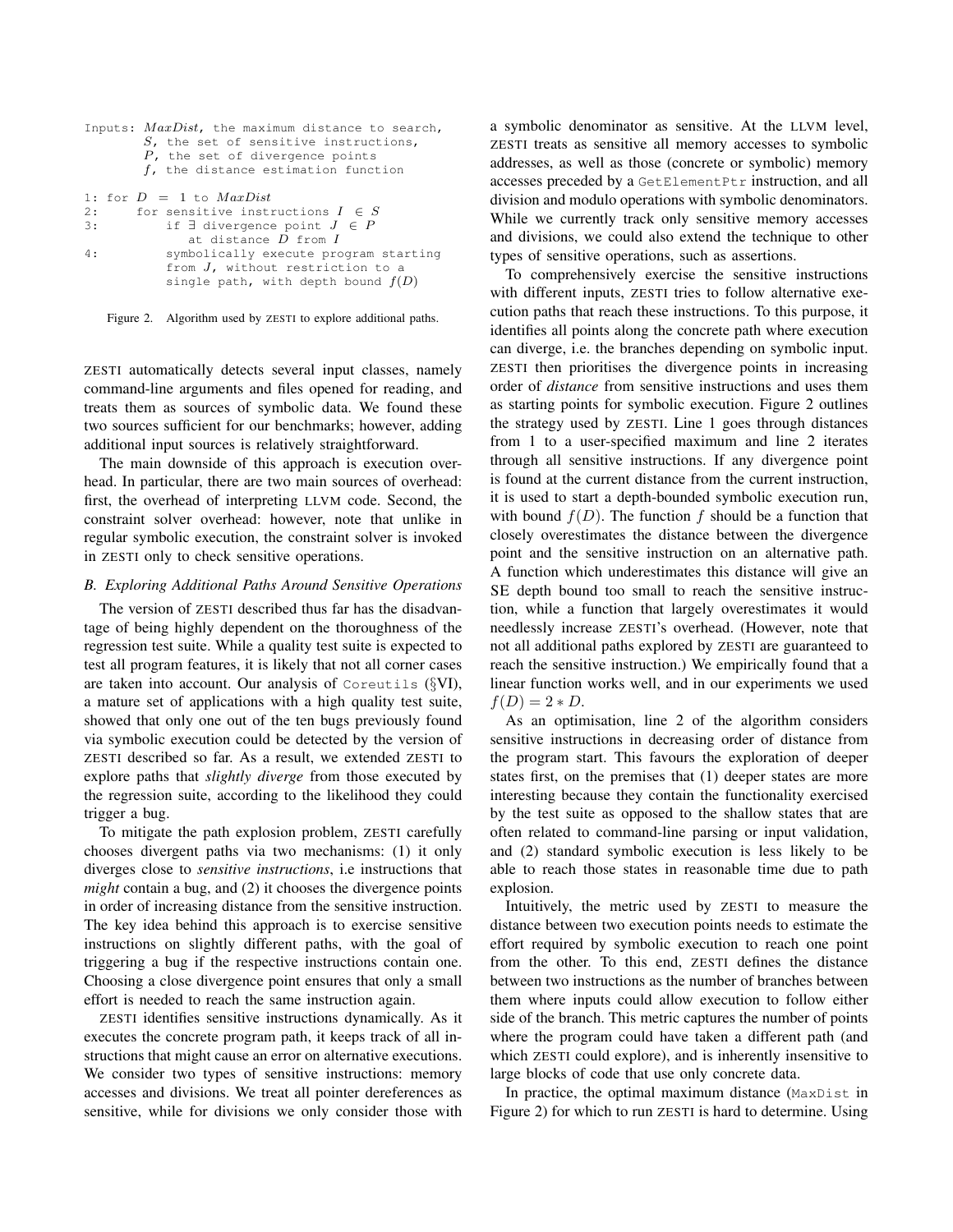| Depth    | Code                               | InstrType |  |  |  |  |
|----------|------------------------------------|-----------|--|--|--|--|
|          | int v[100]:                        |           |  |  |  |  |
| $\theta$ | void $f(int x)$ {<br>if $(x > 99)$ |           |  |  |  |  |
|          | $x = 99$ ;<br>$v[x] = 0$ ;         |           |  |  |  |  |
|          |                                    |           |  |  |  |  |

Figure 3. Code snippet showcasing an execution generated by an input  $x > 99$ , annotated by ZESTI. The Depth column records the distance from the start of the execution, and the InstrType column keeps track of divergence points (D) and sensitive instructions (S).

| Depth | Code                             | InstrType      |
|-------|----------------------------------|----------------|
|       | int v[100]:<br>void $f(int x)$ { |                |
|       | if $(x > 99)$ }                  | D1             |
|       | if $(x > 199)$                   | D <sub>2</sub> |
|       | return;                          |                |
|       | $x = 99$ ;                       |                |
|       | $v[x] = 0;$                      | s              |

Figure 4. Code snippet showcasing an execution generated by an input  $99 < x \le 199$ , annotated by ZESTI. The Depth and InstrType columns have the same meaning as in Figure 3.

a small value may miss bugs, while using a large value may be too time-consuming and leave no time to execute the rest of the tests within the allocated time budget. Our approach to solve this problem is to allocate a certain time budget to the entire testing process and use an iterative deepening approach: conceptually, all the tests are first executed without exploring any additional paths, then up to distance 1, 2, 3, etc., until the time budget expires.

To illustrate ZESTI's exploration of additional paths, consider the code in Figure 1. In the previous section we showed how ZESTI finds the bug starting from a test that calls function  $f$  with an argument smaller than 100. We now show how it can find the bug for any argument value. For values smaller than 100, the previous analysis applies and the bug is found without having to explore divergent paths. Therefore, we only discuss arguments greater than or equal to 100. Figure 3 shows the same code, annotated by ZESTI, when executed using such an argument. While running the function, ZESTI records all the sensitive instructions (S), and divergence points (D) being executed (InstrType field), and computes their distance from the start of the execution (Depth field).

After running the entire function, ZESTI looks for instructions labelled as sensitive located at distance 1 after a divergence point (i.e., the difference between their Depth fields is 1), and finds instruction  $v[x] = 0$  with corresponding divergence point if  $(x > 99)$ . These steps correspond to lines 2 and 3 of Figure 2. ZESTI then starts bounded symbolic execution from  $D$  (line 4 of Figure 2). The new path discovered corresponds to an input that makes the code take the (empty) else branch at D, i.e. a value smaller than 100. On this path  $x$  is no longer set to 99 but is used directly to index v. When executing the sensitive instruction  $v[x]$ = 0, ZESTI checks whether a violation can occur based on the current path condition, and finds that a negative function argument causes a memory violation.

To further illustrate ZESTI's algorithm, we consider the slightly more complicated code snippet in Figure 4. The code contains an additional if statement that creates a new divergence point D2. Assuming a test input between 100 and 199, the sensitive instruction is at distance 1 from divergence point D2 and at distance 2 from D1. Therefore, ZESTI first considers D2, and explores its then path, which does not trigger the bug. Going further, it finds D1 which leads to the bug as in the previous example.

#### *C. Improving Efficiency by Discarding Test Cases*

An interesting question is how sensitive ZESTI is to the program test suite. The time in which ZESTI finds a bug depends on three main factors: the number of tests that are run, the percentage of them that expose the bug, and the minimum distance at which the bug is found.

As discussed above, because the distance at which a certain test case exposes the bug is difficult to predict, ZESTI first checks the concrete execution path and then uses an iterative deepening approach to check divergent paths. Under this strategy, the only other parameter that ZESTI can vary is the number of test cases that are run. In the rest of this section, we provide a theoretical estimate of the probability of finding a bug if ZESTI runs only a randomly chosen fraction of the test suite.

Creating a sub-test suite out of the initial test suite by randomly picking tests is an instance of the *urn model without replacement* [22], i.e. the marbles (tests) are not replaced in the urn (initial test suite) once picked. Consider that the urn model has the following parameters:  $N -$  the total number of tests,  $m$  – the number of tests which expose the bug at the minimum distance, and  $k$  – the number of tests picked. The probability distribution which characterises the number of successes (i.e. tests which find the bug at the minimum distance) in the sequence of *k* picks is called the *hypergeometric distribution* [22].

In terms of this model, we are interested in the probability of having at least one success, which is  $1-P(f \ a i lure)$ , the probability of having only failures:

$$
P(success) = 1 - P(failure) = 1 - {N - m \choose k} / {N \choose k}
$$

where the fraction denominator represents the total number of possible test combinations and the numerator represents the number of combinations which contain zero successes.

Figure 5 plots the probability of finding a bug using a subset of a hypothetical initial test suite of 100 test cases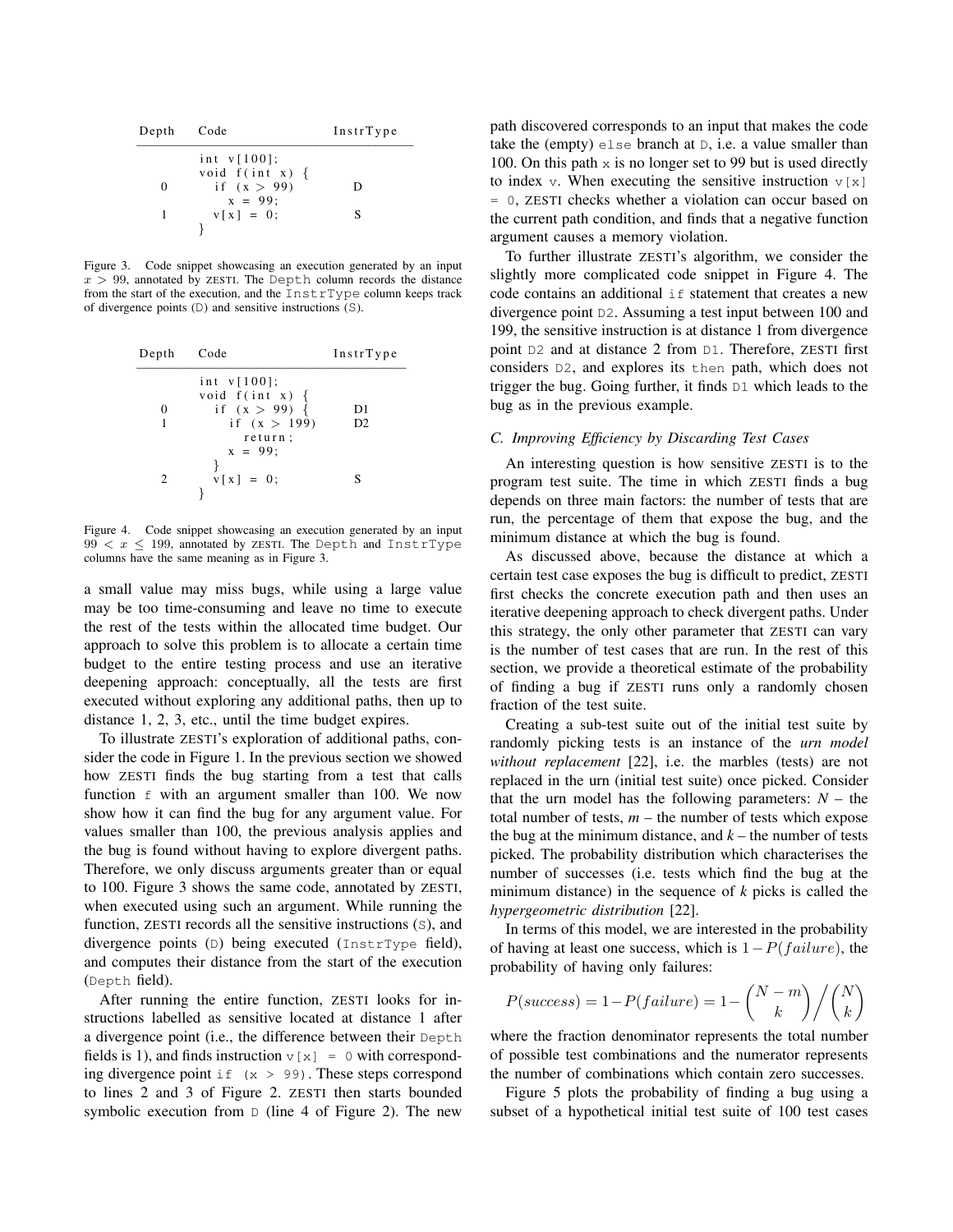

Figure 5. Probability to find a bug using a randomly picked fraction of an initial test suite of 100 test cases. The three lines show the probability considering that 6%, 10% and respectively 30% of the initial tests find the bug.

for three fractions of tests exposing the bug: 6%, 10% and 30%, which are representative for the programs that we analysed with ZESTI (see §VI). As this graph shows, it is possible to discard a large fraction of the test suite while still finding the bug with high probability. For example, for a test suite of size 100, in order to find the bug with at least 90% probability, it is enough to run only 7 (when *m*=30%), 20 (when *m*=10%), and 32 tests (when *m*=6%). If the minimum distance at which the bug is found is relatively large, discarding a large number of tests can have a big positive impact on ZESTI's performance, without significantly lowering the probability of finding the bug. In Section VI-C we show that our analysis holds in practice by examining the test suite characteristics of real programs.

#### V. IMPLEMENTATION

ZESTI is integrated in the KLEE symbolic execution engine [9]; a user can choose whether to run KLEE or ZESTI via command line switches. When enabled, ZESTI intercepts all calls that create symbolic data, (e.g., read from a file), and records the concrete value of the variables in a shadow data structure. ZESTI also intercepts all calls made to the STP constraint solver, via a custom *concretizing* module inserted in KLEE's solver chain between the frontend and the query optimisers. When enabled, this module replaces all symbolic variables in a query with their concrete values and evaluates the resulting concrete expression, obtaining a value that is then returned directly back to KLEE. This implementation allows enabling and disabling symbolic execution by disabling and respectively enabling ZESTI's concretizing module. The module is always disabled before executing a sensitive operation such as a memory access and re-enabled afterwards. This permits checking sensitive operations symbolically while executing the rest of the program concretely.

In order to explore paths around sensitive instructions, ZESTI associates with each program state that is not on the concrete path a *time-to-live (TTL)* value which keeps track of how long this state continues to be executed before it is suspended. This mechanism allows executing states in any order and guarantees execution for the exact desired distance. The TTL uses the same metric used to measure distances between program states, i.e. symbolic branch count. It is initialised with the distance for which the state has to be executed, and decremented whenever the state is forked as a result of a symbolic branch condition.

ZESTI also implements its own state prioritization algorithm based on a breadth-first traversal of the state space, consistent with the distance metric used. The algorithm is implemented as a *searcher*, a pluggable abstraction used by KLEE to encapsulate the prioritization logic. This approach decouples the search algorithm from the symbolic execution functionality and allows updating or replacing the implementation with ease.

## VI. EXPERIMENTAL EVALUATION

This section covers the results obtained with ZESTI, describing our benchmarks and methodology (§VI-A), bugs found (§VI-B), and quantifying the test improvements and overhead of using ZESTI (§VI-C).

# *A. Benchmarks*

To evaluate ZESTI, we used three different software suites:

- 1) **GNU Coreutils 6.10**, a suite of commonly-used UNIX utilities such as ls, cat and cp. Coreutils consists of a total of 89 individual programs and has a comprehensive regression test suite totalling 393 individual tests obtaining overall 67.7% line coverage. We used the older 6.10 version in order to facilitate the comparison against KLEE, which was previously used to comprehensively check this version of Coreutils [9]. The largest Coreutils program (ls) has 1429 effective lines of code (ELOC) but also uses part of a monolithic library shared by all the utilities, making it hard to compute an accurate line count. We therefore employed the same approach used by KLEE's authors, of computing the number of LLVM instructions after compiler optimisations are applied (especially the dead code elimination pass). This yields 20,700 instructions for  $1s<sup>3</sup>$
- 2) **libdwarf 20110612**, a popular open-source library for inspecting DWARF debug information in object files. libdwarf has 13,585 ELOC as reported by gcov and 31,547 LLVM instructions, as reported by KLEE. Its test suite consists of two parts: 88 manually created tests and a larger number of automatically-generated tests obtained by exhaustively mixing common command-line arguments and input files, achieving in total 68.6% line coverage.

<sup>&</sup>lt;sup>3</sup>Line count and coverage information was obtained using  $q$ cov 4.4.3 and LLVM 2.9. Numbers can vary between different versions.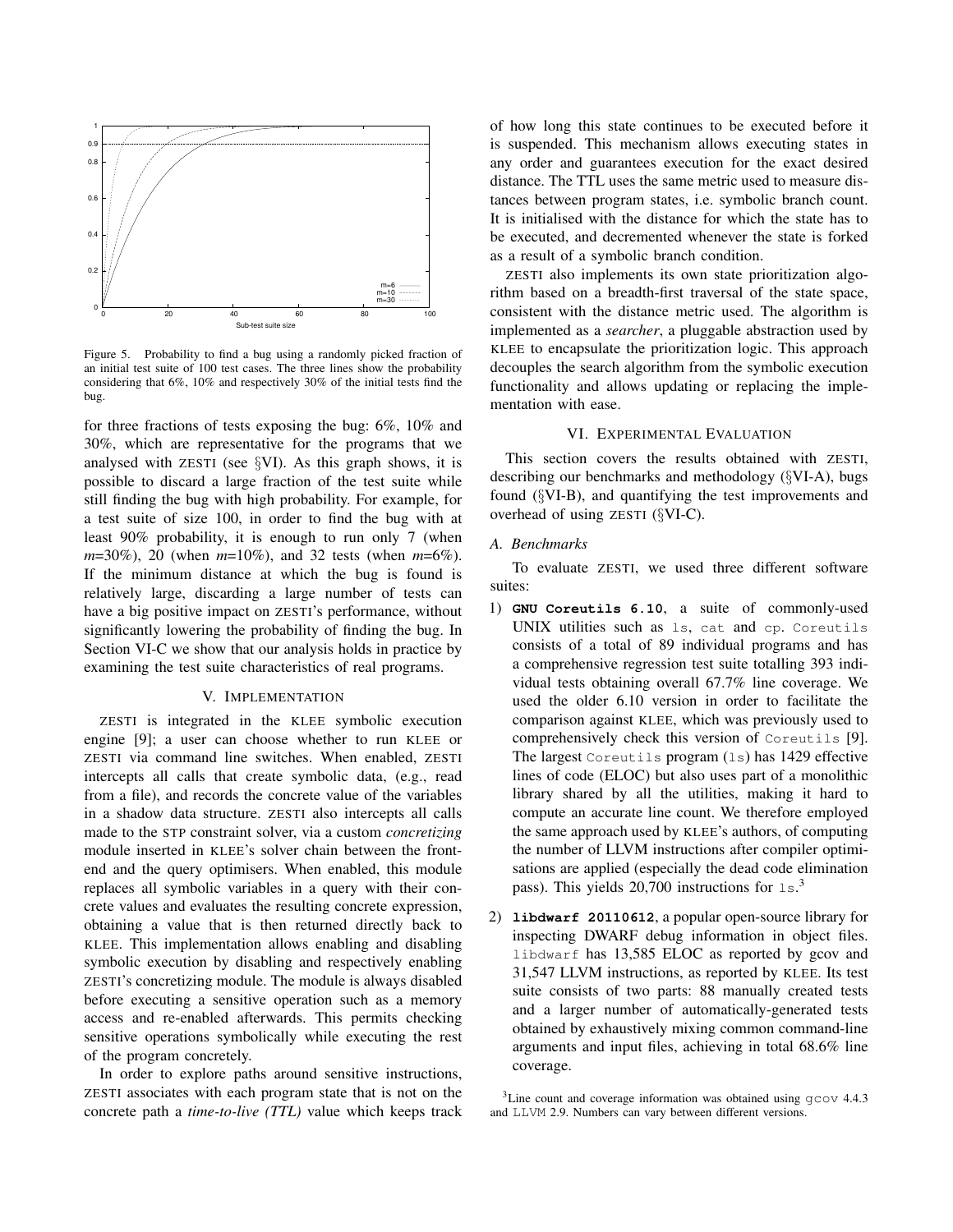3) **readelf 2.21.53**, a component of GNU binutils for examining ELF object files, included in most Linux distributions. readelf has 9,938 ELOC and 30,070 LLVM instructions, and comes with a small test suite of only seven tests obtaining 24% line coverage. One reason we included this benchmark was to see how ZESTI performs with a weaker regression suite. The other was that both libdwarf and readelf need large inputs (executable files), which would make a pure symbolic execution choke. For example, executing libdwarf using KLEE and a relatively small, 512 byte input file consumes all available memory on our test machine within a few tens of minutes.

To test these programs, we imposed a per-test time limit dependent on program complexity: we chose 15 minutes for the Coreutils programs and 30 minutes for libdwarf and readelf. For libdwarf, we used the 88 manual tests and 12 of the automatically-generated ones. We ran all libdwarf experiments on a 64bit Fedora 16 Xeon E3-1280 machine with 16GB of RAM, while the rest were performed on a 64bit Ubuntu 10.04 i5-650 machine with 8GB of RAM.

#### *B. Bugs Found*

ZESTI found a total of 58 bugs, out of which 52 were previously unknown. The new bugs were reported to the maintainers and most of them have already been fixed by the time of this writing. Table I shows a summary of the bugs found by ZESTI, along with the distance from the concrete path and the depth at which they were found. We compute the depth as the number of visited symbolic branches from the program start where both sides could be explored, as this is a rough estimation of the effort required by standard symbolic execution to find the bug. If the same bug is discovered by two or more test cases we report the minimum distance and for equal distances the minimum depth. Both the minimum distance and depth are influenced by program inputs; it may be possible to reach the bugs by traversing fewer symbolic branches when using other inputs.

We describe below three representative errors found by ZESTI, and then compare its bug-finding ability against standard symbolic execution.

**cut** *case study:* The bug found in the cut utility is a memory access violation. The test leading to its discovery uses the command line arguments  $-c3-5$ ,  $6-$  --output-d=: file.inp. The  $-c$  argument specifies two ranges, from the 3rd to the 5th character and from the 6th character to the end of the line. Internally, cut allocates a buffer that is later indexed by the range endpoints. Its size is computed as the maximum of the right endpoints across all ranges. However, in this case, the ranges unbounded to the right are incorrectly not considered in the computation. Therefore the value 6 is used to index a (zero-based) vector of only 6 elements. However, because the cut implementation uses a bitvector,

#### Table I

BUGS FOUND BY ZESTI ALONG WITH THE DISTANCE (FROM THE CONCRETE TEST PATH) AND THE DEPTH (FROM THE PROGRAM START) AT WHICH THE BUG WAS FOUND. NEW BUGS ARE IN BOLD.

| Bug no.               | Location                | <b>Distance</b>         | <b>Min Depth</b>         |  |  |  |  |  |  |  |  |
|-----------------------|-------------------------|-------------------------|--------------------------|--|--|--|--|--|--|--|--|
| Coreutils             |                         |                         |                          |  |  |  |  |  |  |  |  |
| ī                     | cut.c:267               | $\overline{\mathbf{0}}$ | $\overline{65}$          |  |  |  |  |  |  |  |  |
| $\overline{2}$        | printf.c:188            | ī                       | 9                        |  |  |  |  |  |  |  |  |
| $\overline{3}$        | seq.c:215               | ī                       | 7                        |  |  |  |  |  |  |  |  |
| $\overline{4}$        | partec:107              | ī                       | $\overline{8}$           |  |  |  |  |  |  |  |  |
| $\overline{5}$        | mkdir.c:192             | $\overline{6}$          | $\overline{9}$           |  |  |  |  |  |  |  |  |
| $\overline{6}$        | $m$ knod.c:169          | $\overline{8}$          | $\overline{12}$          |  |  |  |  |  |  |  |  |
| 7                     | $m$ kfifo.c:117         | $\overline{6}$          | $\overline{10}$          |  |  |  |  |  |  |  |  |
| 8                     | md5sum.c:213            | $\overline{10}$         | 45                       |  |  |  |  |  |  |  |  |
| libdwarf              |                         |                         |                          |  |  |  |  |  |  |  |  |
| $\overline{9}$        | dwarf_form.c:458        | $\mathbf{2}$            | 491                      |  |  |  |  |  |  |  |  |
| $\overline{10}$       | dwarf form.c:503        | $\overline{\mathbf{0}}$ | 1229                     |  |  |  |  |  |  |  |  |
| $\overline{11}$       | dwarf form.c:525        | $\overline{\mathbf{0}}$ | 490                      |  |  |  |  |  |  |  |  |
| $\overline{12}$       | dwarf_elf_access.c:663  | $\overline{\mathbf{0}}$ | 382                      |  |  |  |  |  |  |  |  |
| $\overline{13}$       | dwarf elf access.c:664  | $\overline{\mathbf{0}}$ | 383                      |  |  |  |  |  |  |  |  |
| $\overline{14}$       | dwarf_arange.c:160      | $\overline{\mathbf{0}}$ | 319                      |  |  |  |  |  |  |  |  |
| $\overline{15}$       | dwarf_arange.c:179      | $\overline{\mathbf{0}}$ | $\overline{321}$         |  |  |  |  |  |  |  |  |
| $\overline{16}$       | dwarf_util.c:90         | $\overline{\mathbf{0}}$ | 746                      |  |  |  |  |  |  |  |  |
| $\overline{17}$       | dwarf_util.c:396        | $\overline{\mathbf{0}}$ | 923                      |  |  |  |  |  |  |  |  |
| $\overline{18}$       | dwarf_elf_access.c:640  | $\overline{\mathbf{0}}$ | 495                      |  |  |  |  |  |  |  |  |
| $\overline{19}$       | dwarf_print_lines.c:385 | $\overline{\mathbf{0}}$ | 514                      |  |  |  |  |  |  |  |  |
| $\overline{20}$       | dwarf_global.c:305      | $\overline{\mathbf{0}}$ | 2057                     |  |  |  |  |  |  |  |  |
| $\overline{21}$       | dwarf_global.c:239      | $\overline{\mathbf{0}}$ | 1508                     |  |  |  |  |  |  |  |  |
| $\overline{22}$       | dwarf_global.c:267      | $\overline{2}$          | 400                      |  |  |  |  |  |  |  |  |
| 23                    | dwarf_leb.c:58          | $\overline{\mathbf{0}}$ | 396                      |  |  |  |  |  |  |  |  |
| 24                    | dwarf_leb.c:62          | ī                       | 650                      |  |  |  |  |  |  |  |  |
| 25                    | dwarf leb.c:69          | ī                       | 650                      |  |  |  |  |  |  |  |  |
| $\overline{26}$       | dwarf_leb.c:128         | ī                       | 650                      |  |  |  |  |  |  |  |  |
| $\overline{27}$       | est. c: 117             | $\overline{\mathbf{0}}$ | 1248                     |  |  |  |  |  |  |  |  |
| $\overline{28}$       | print_die.c:1523        | $\overline{\mathbf{0}}$ | 1292                     |  |  |  |  |  |  |  |  |
| 29                    | dwarf_util.c:116        | 0                       | 488                      |  |  |  |  |  |  |  |  |
| $\overline{30}$       | dwarf_util.c:363        | $\overline{\mathbf{0}}$ | 1248                     |  |  |  |  |  |  |  |  |
| $\overline{31}$       | dwarf util.c:418        | $\overline{\mathbf{0}}$ | 498                      |  |  |  |  |  |  |  |  |
| $\overline{32}$       | dwarf_query.c:325       | $\overline{\mathbf{0}}$ | 648                      |  |  |  |  |  |  |  |  |
| $\overline{33}$       | dwarf abbrev.c:119      | $\overline{\mathbf{0}}$ | 543                      |  |  |  |  |  |  |  |  |
| $\overline{34}$       | dwarf frame2.c:936      | ī                       | 376                      |  |  |  |  |  |  |  |  |
| $\overline{35}$       | dwarf_frame2.c:948      | $\overline{\mathbf{0}}$ | 389                      |  |  |  |  |  |  |  |  |
| $36 - 48$             | dwarf line.c:*4         | $\overline{\ast}$       | $\overline{\phantom{a}}$ |  |  |  |  |  |  |  |  |
| $\frac{1}{2}$ readelf |                         |                         |                          |  |  |  |  |  |  |  |  |
| 49                    | readelf.c:5020          | $\overline{\mathbf{0}}$ | 134                      |  |  |  |  |  |  |  |  |
| $\overline{50}$       | readelf.c:10140         | $\overline{0}$          | 285                      |  |  |  |  |  |  |  |  |
| $\overline{51}$       | readelf.c:10600         | $\overline{\mathbf{0}}$ | $\overline{73}$          |  |  |  |  |  |  |  |  |
| $\overline{52}$       | readelf.c:10607         | $\overline{5}$          | $\overline{51}$          |  |  |  |  |  |  |  |  |
| $\overline{53}$       | dwarf.c:182             | $\overline{\mathbf{0}}$ | 277                      |  |  |  |  |  |  |  |  |
| $\overline{54}$       | dwarf.c:549             | $\overline{\mathbf{0}}$ | 276                      |  |  |  |  |  |  |  |  |
| $\overline{55}$       | dwarf.c:2596            | $\overline{\mathbf{0}}$ | 585                      |  |  |  |  |  |  |  |  |
| 56                    | elfcomm.c:69            | $\overline{\mathbf{0}}$ | 287                      |  |  |  |  |  |  |  |  |
| $\overline{57}$       | elfcomm.c:142           | $\overline{\mathbf{0}}$ | 258                      |  |  |  |  |  |  |  |  |
| $\overline{58}$       | elfcomm.c:149           | $\overline{\mathbf{0}}$ | $\overline{261}$         |  |  |  |  |  |  |  |  |

allocations are inherently done in chunks of 8 elements and the bug is not triggered by the test input (and thus a tool such as Valgrind could not find it). However, ZESTI detects the problem by deriving a new input which triggers the bug, namely -c3-5,8- --output-d=: file.inp.

**libdwarf** *case study:* One of the bugs found in libdwarf is a division by zero, caused by improper handling of debug

<sup>4</sup>Bugs were found at 13 different locations in dwarf\_line.c. For brevity we omit the details.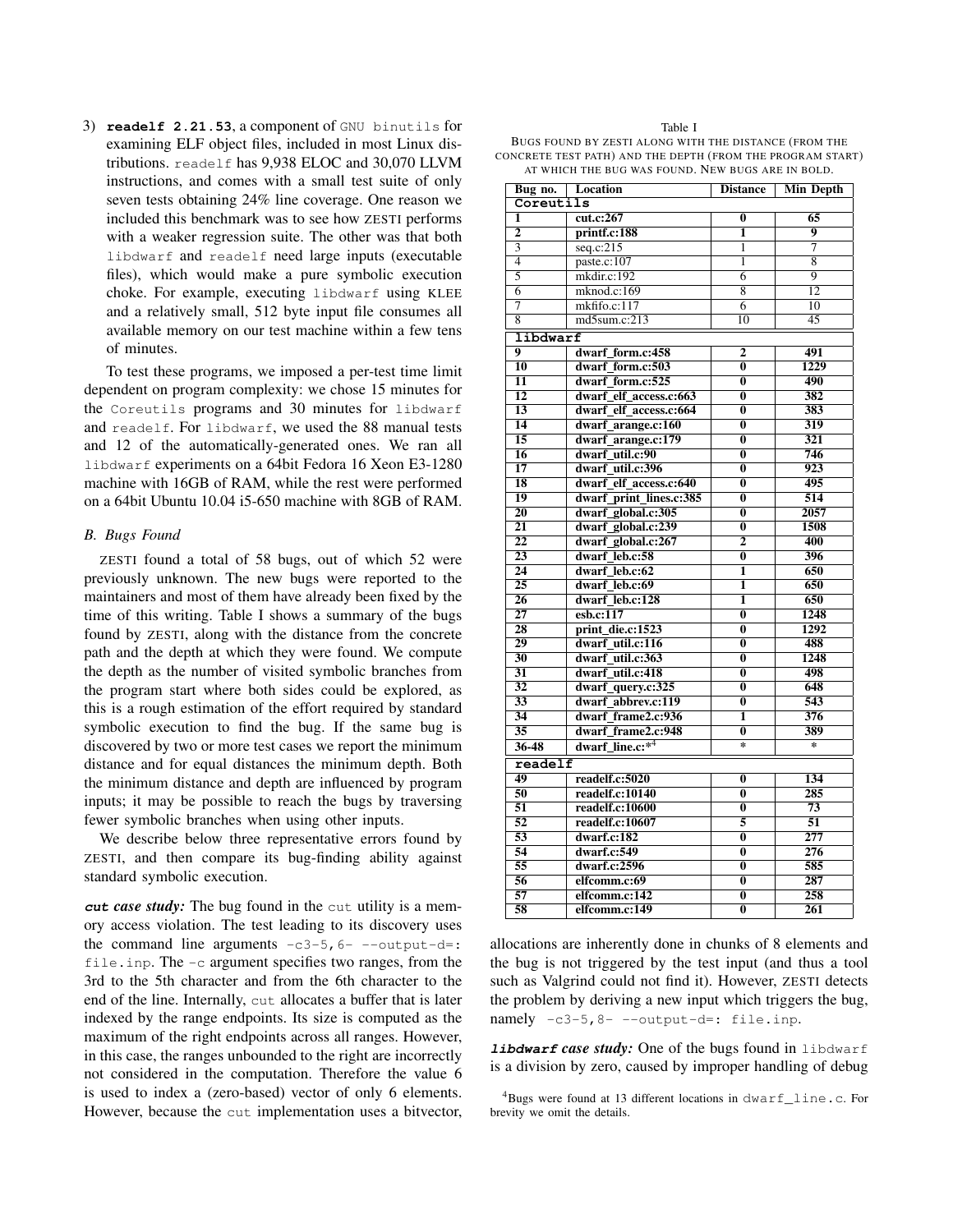Table II A ONE BYTE CORRUPTION AT OFFSET 0X1073 IN A LIBDWARF TEST FILE, WHICH CAUSES A DIVISION BY ZERO.

| <b>Offset</b> | Original        | <b>Buggy</b>        |  |  |  |  |  |
|---------------|-----------------|---------------------|--|--|--|--|--|
| 00 O U        | 7F 45 4C 46     | 7F 45 4C 46         |  |  |  |  |  |
| .             | .               | .                   |  |  |  |  |  |
| 1070          | 00000<br>$00^-$ | 00<br>00 00<br>nn - |  |  |  |  |  |
| .             | .               | .                   |  |  |  |  |  |
| 2024          | 69<br>74 00     | 7400<br>69.         |  |  |  |  |  |

information data. Before reading the debug *aranges* section, libdwarf computes the size of each entry by looking at two fields in the executable file: the address size and the segment size. The entry size is computed using the formula  $entry\_size = 2 * address\_size + segment\_size$ . A check is then made to ensure that the section size is a multiple of the entry size via a modulo operation, which causes an exception when the entry size equals zero.

Table II shows the input generated by ZESTI by changing one byte in the original test file. The byte corresponds to the address size, which is changed from 4 to 0 (the segment size is already 0). The new file causes the division by zero when passed to libdwarf. One advantage of ZESTI over standard symbolic execution is that it can generate "almost well-formed" inputs. While symbolic execution can only use the current path constrains to generate an input, leaving all unconstrained data to a default value, ZESTI creates an input that matches as close as possible the test data, while still reproducing the bug. The feedback to our bug reports indicates that this approach creates inputs that are easier to understand by programmers.

**printf** *case study:* ZESTI found a previously unknown bug in the printf program, a utility that prints formatted text in a similar fashion to the printf libc function. The bug was found at distance 1, i.e., ZESTI had to flip the outcome of one branch in order to trigger it. The bug resides in a program feature that interprets a character as its integer ASCII code if preceded by a single or double quote. The implementation incorrectly assumes that all quotes are followed by at least one character; when a lone quote is provided as input, an offby-one memory access is performed. ZESTI infers from the printf %c x test, the input printf %d ', which triggers the bug.

*Comparison with standard symbolic execution:* In terms of bug-finding capabilities, ZESTI and KLEE enjoy different advantages. On the one hand, ZESTI is able to avoid certain scalability problems that symbolic execution is facing, by using the paths executed by the regression suite to reach interesting program states. For example, ZESTI was able to find forty bugs in libdwarf and ten in readelf, while KLEE was not able to find any of them, because it 'got lost' in the large program state space, ending up consuming all available memory on our test machine. The large depth



Figure 6. Number of unique (by line of code) and total checks performed by ZESTI on Coreutils 6.10.

at which the libdwarf and readelf bugs are found in the symbolic state tree (*Min Depth* column in Table I) shows that symbolic execution needs to search through a significantly larger number of states. For example, to find a bug at depth 100 requires searching through roughly  $2^{90}$ times more states than it does for a bug at depth 10.

On the other hand, four of the bugs found by KLEE were not detected by ZESTI, showing its limitations. One of the bugs, found in the tac utility, is only triggered when providing more than one input file to the program. Because none of the tests do so, the buggy code is never executed in the inconsistent state. The two bugs found by KLEE in  $ptx$ are missed because the regression suite does not contain any tests for this program. Finally, the bug in the  $pr$  utility was not found due to the highly solver-intensive test inputs, which were consuming all the allocated time budget on the concrete path, not allowing ZESTI to explore beyond it in the allocated time budget.

#### *C. Symbolic Bug Checks and Performance Overhead*

*Symbolic bug checks:* One measure of ZESTI's effectiveness is the number of symbolic checks (in our case memory access checks) made when running a regression suite. Figure 6 shows the number of total and unique checks performed for each program in the Coreutils suite when running ZESTI on the regression suite with distance 0 (i.e., with no additional paths explored) and a timeout of two minutes per program execution. Uniqueness was determined solely through the line of code that triggers the check.

Figure 6 shows 46 bars, one for each Coreutils application in which ZESTI performed symbolic checks while running the regression suite. The rest of the Coreutils programs do not provide any opportunities for such checks because they either are too simple (e.g., yes), do not take user input, or do not use it to access memory, (e.g., id, uname). This does not represent a limitation of ZESTI but instead shows that not all programs are susceptible to memory access bugs.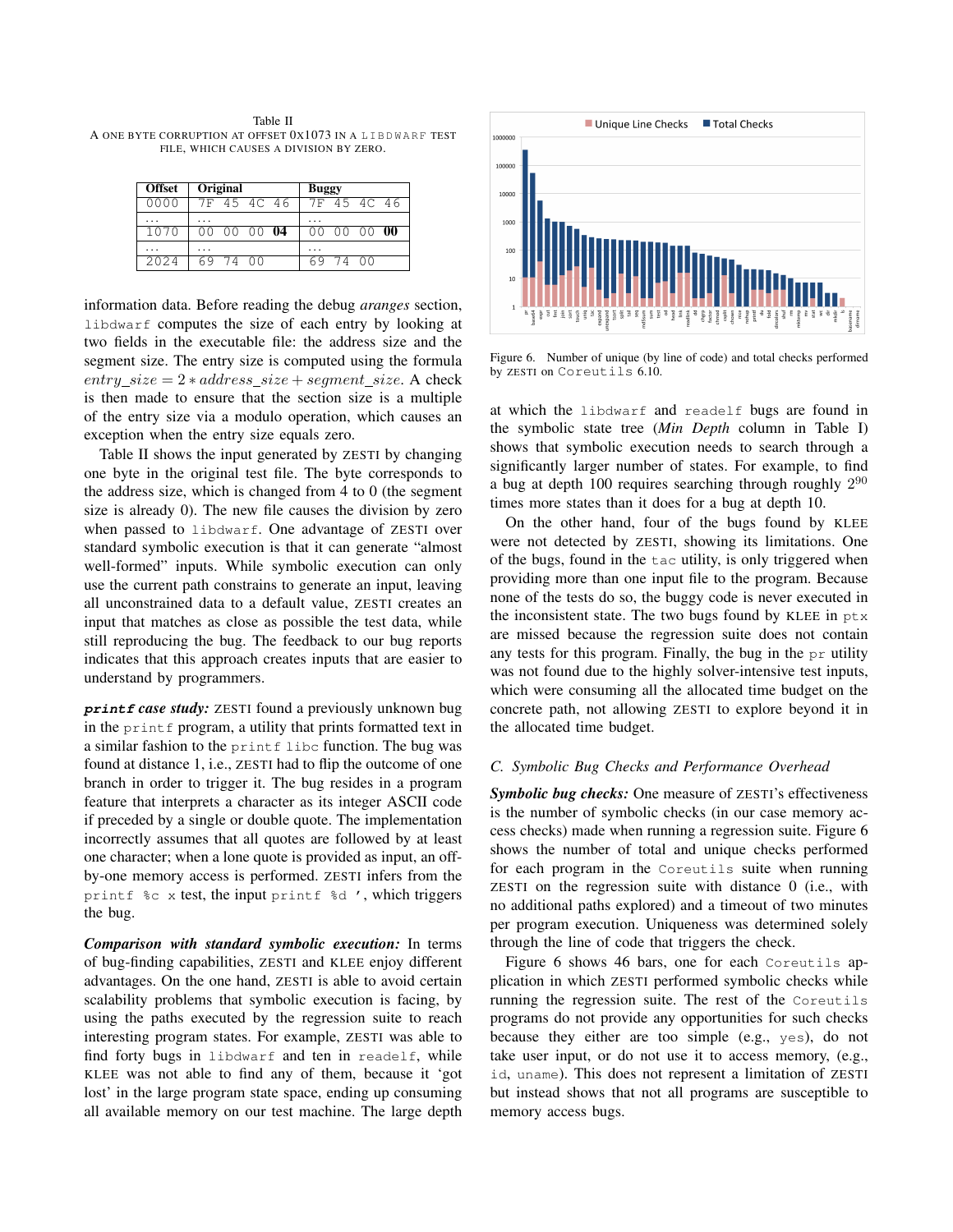

Figure 7. ZESTI execution overhead compared to KLEE as an interpreter, when run with distance 0 on the Coreutils regression suite.

*Overhead of* ZESTI*'s checks:* Under the same setup, we also measured the time taken by ZESTI to run each test in the regression suite. To compute ZESTI's overhead, we use as baseline KLEE as an interpreter only, i.e. without any symbolic data. Because no symbolic data is introduced, KLEE uses its system call models, object management system and the same internal program representation as in symbolic execution mode but follows only one execution path and does not use the constraint solver.

To eliminate potential inconsistencies, we only consider tests that complete successfully, as reported by the regression suite. This eliminates 21 tests that result in ZESTI timeouts and a small number of early program exits due to imperfections in uClibc or KLEE's models, which would otherwise add noise to our experiments.

The results are presented in Figure 7, which shows one pair of bars for each program execution: one for the time taken by the interpreter, and one for the time taken by ZESTI. The times are sorted by interpreter time. The last two tests, not completely shown, take 250 seconds to terminate under the interpreter and have less than 1% overhead under ZESTI. We see that for most tests, the execution times are virtually identical for KLEE and ZESTI. However, there are several executions for which ZESTI takes significantly more time, due to the constraint solver queries that it issues while making the symbolic checks. Finally, note that the interpreter time adds significant overhead on top of native execution (which for Coreutils usually takes only milliseconds per program execution), and one way to improve ZESTI's performance is to speed-up the interpreter (which in KLEE is not optimised, because in standard symbolic execution it is rarely a bottleneck).

*Effect of discarding test cases:* Table III shows the size of the test suite for each application in Coreutils for which ZESTI found a bug  $(\text{#T})$ , and the distance distribution for the bugs, across all available tests for each program (D0-D12). The Not found value corresponds to not finding the bug in 15 minutes (60 minutes for md5sum).



Figure 8. Probability to find the Coreutils bugs at the minimum distance, relative to the size of a randomly chosen sub-test suite.

Based on the information in Table III and using the formula presented in Section IV-C, we plotted in Figure 8 the probability of finding the bug at the minimum distance for each of these applications, relative to the size of a randomly chosen sub-test suite. It can be noticed that the worst scenarios correspond to the printf and md5sum programs, where more than half of the tests are needed to have at least 90% confidence in finding the bug. For the rest of the programs, a confidence of at least 90% can be achieved by using roughly one third (or less) of the tests. This indicates that in practice, it might be possible to improve ZESTI's efficiency—without significantly affecting the probability of finding a bug—by randomly discarding a large part of the test suite. libdwarf's test suite corroborates these results, while readelf has a test suite too small to be considered for this analysis.

#### VII. DISCUSSION AND FUTURE WORK

The ultimate goal of our project is to make ZESTI accessible to testers through a simple, standardised interface. Most systems already include a regression test suite, usually invoked from the command line via a make check or make test command. Some systems also allow running the regression suite through a memory debugger such as Valgrind, using a simple command such as make test-valgrind, in order to catch invalid memory operations which do not result in observable errors. We envision exposing ZESTI through a similar command, e.g. make test-zesti, which would enable all the additional checks made by it.

The approach implemented by ZESTI has several advantages: (1) it does not require changes to the program source code or to the regression tests, as ZESTI is interposed transparently between the test harness and the actual program; (2) it takes advantage of the effort put in the original test cases, as they are reused to drive symbolic execution under ZESTI; and (3) for each bug found, an input that reproduces the bug is generated; furthermore, to help developers understand the bug, this input is kept as similar as possible to the original test input.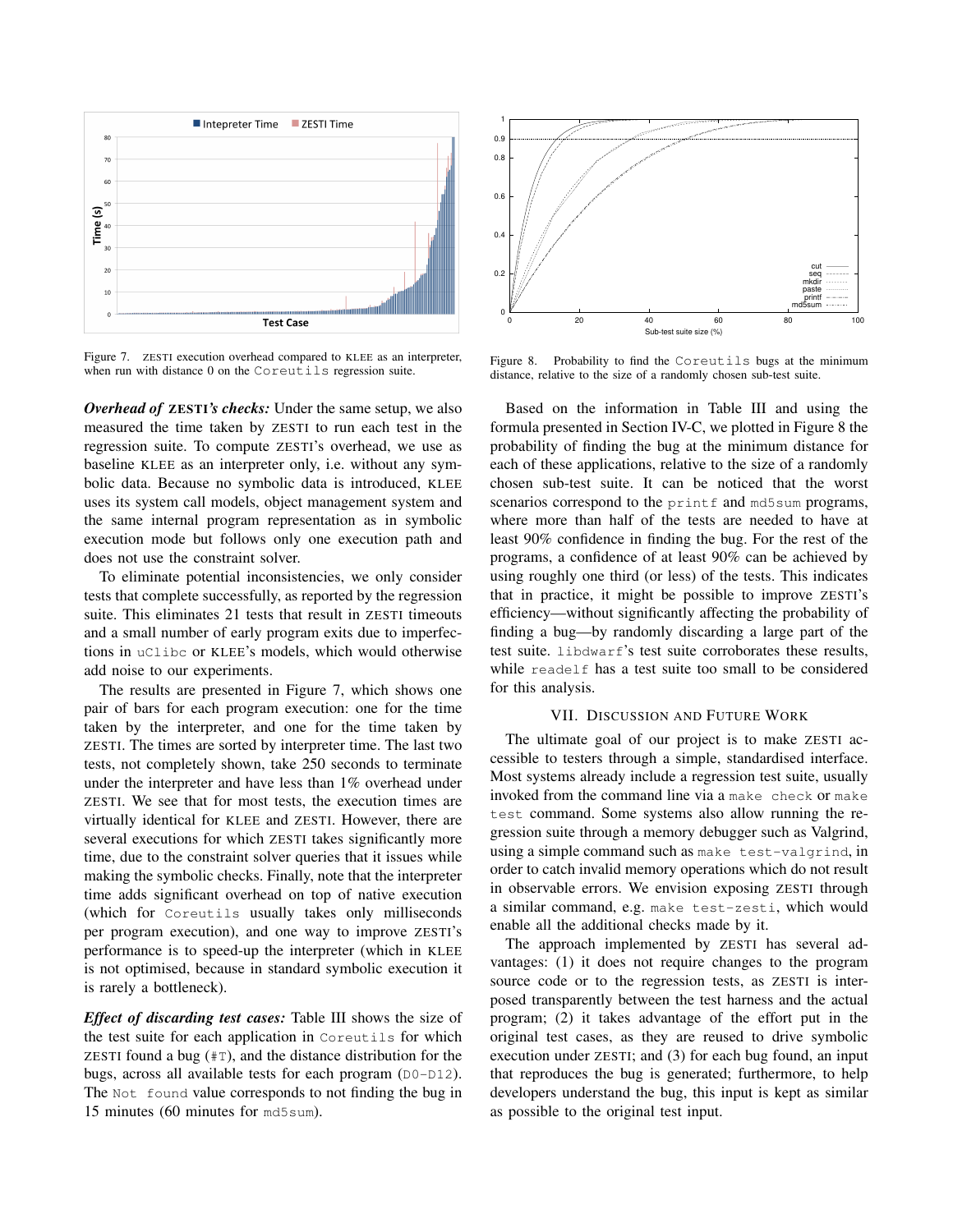Table III BUG DISTANCE DISTRIBUTION FOR THE BUGS FOUND BY ZESTI IN COREUTILS. THE MINIMUM DISTANCE AT WHICH THE BUG IS FOUND FOR EACH PROGRAM IS IN BOLD. THE NOT FOUND VALUE CORRESPONDS TO NOT FINDING THE BUG IN 15 MINUTES (60 MINUTES FOR MD5SUM).

| App    | #T             | D0                       | D1                       | D <sub>2</sub> | D <sub>3</sub>           | D4                       | D5   | D6                       | D7                       | D <sub>8</sub>           | D <sub>9</sub>           | D10      | D11                      | D12                      | Not found                |
|--------|----------------|--------------------------|--------------------------|----------------|--------------------------|--------------------------|------|--------------------------|--------------------------|--------------------------|--------------------------|----------|--------------------------|--------------------------|--------------------------|
| cut    | 163            | $9.2\%$                  |                          |                |                          | $\hspace{0.05cm}$        |      |                          | $\hspace{0.05cm}$        |                          |                          |          | $\overline{\phantom{a}}$ |                          | 90.8%                    |
| printf | 17<br>. .      | $\overline{\phantom{a}}$ | $17.6\%$                 | 5.9%           | 5.9%                     | $\overline{\phantom{a}}$ |      | $\overline{\phantom{a}}$ | $\overline{\phantom{a}}$ | $\overline{\phantom{0}}$ | 17.6%                    | -        | -                        | $\overline{\phantom{a}}$ | 53.0%                    |
| md5sum | $\gamma$<br>∠∠ |                          | -                        |                |                          | -                        | -    |                          | $\overline{\phantom{m}}$ |                          | $\overline{\phantom{m}}$ | $13.6\%$ | $\hspace{0.05cm}$        | $\hspace{0.05cm}$        | 86.4%                    |
| mkdir  | 44             |                          | $\overline{\phantom{a}}$ |                |                          | $\overline{\phantom{a}}$ |      | $11.3\%$                 | $\overline{\phantom{m}}$ | 4.5%                     | 4.5%                     | -        | $\overline{\phantom{a}}$ | $\hspace{0.05cm}$        | 79.7%                    |
| mknod  |                |                          | -                        | -              | $\overline{\phantom{a}}$ | -                        |      | $\overline{\phantom{a}}$ |                          | $100\%$                  | -                        | -        |                          |                          |                          |
| mkfifo |                | $\overline{\phantom{a}}$ | $\overline{\phantom{a}}$ |                |                          | $\overline{\phantom{a}}$ |      | 100%                     | $\hspace{0.05cm}$        |                          |                          | -        | $\overline{\phantom{a}}$ | $\overline{\phantom{a}}$ | $\overline{\phantom{a}}$ |
| paste  | 8              | $\overline{\phantom{a}}$ | 50.0%                    |                |                          | -                        |      |                          | $\hspace{0.05cm}$        |                          |                          |          | 50.0%                    | $\hspace{0.05cm}$        | $\hspace{0.05cm}$        |
| seq    | 33             |                          | 33.3%                    |                | 3.0%                     | 9.1%                     | 3.0% | 9.1%                     | $\overline{\phantom{m}}$ | 3.0%                     | -                        | 18.2%    | $\overline{\phantom{a}}$ | 6.1%                     | 15.2%                    |

The main disadvantage of this approach is that it can take significantly more time than natively executing the regression tests. However, our empirical analysis showed that a good regression suite allows finding bugs close to the concrete execution path, thus minimising the time spent symbolically executing the program. Furthermore, ZESTI can be tuned to specific time budgets through various configurable settings which limit the exploration via timeouts (perinstruction, per-solver query, per-branch from the concrete path) or by disallowing execution beyond a certain distance. Finally, if necessary, developers can only run a part of the test suite under ZESTI, often without significantly lowering the probability of finding bugs.

One of the problems of symbolic execution is that it can get stuck in uninteresting parts of the code, such as input parsing code, and therefore miss interesting "deep paths." ZESTI solves this problem by first executing the entire program along the paths from the regression suite, and then exploring additional branches symbolically, in increasing distance from sensitive instructions and the program end.

One problem that we observed in the pr utility from the Coreutils suite is a very expensive—in terms of symbolic checks—concrete path. This prevents ZESTI from exploring paths which diverge from the test suite in the given time budget. In the future, we plan to incorporate in ZESTI techniques for adaptively skipping checks, effectively allowing the tester to trade checks at a lower depth for checks at a higher depth.

Unlike symbolic execution, ZESTI eliminates the guesswork involved in setting up symbolic data. In particular, choosing the appropriate number and size of symbolic inputs is non-trivial: on the one hand, small inputs may miss bugs, while on the other hand large inputs can significantly increase execution overhead, by generating very expensive constraint solving queries, or by causing symbolic execution to spend most of its time in non-interesting parts of code. While analysing the two Coreutils bugs detected by ZESTI but missed by KLEE, we found that carefully tuning the symbolic input size allows standard symbolic execution to find them. Surprisingly, one of the bugs can be found only with larger inputs, while the other only with smaller ones. The cut bug can be found only when using two long arguments—but the original KLEE tests were using a single long argument—and the printf bug can only be found with an argument of size one—but the original KLEE tests used a larger size. Good regression test suites invoke applications with representative arguments, both in number and size, which ZESTI successfully exploits.

#### VIII. CONCLUSION

We have presented ZESTI, a lightweight symbolic execution-based tool that automatically improves regression test suites with the ability to reason about all possible input values on paths executed by the test suite, as well as explore additional paths around sensitive instructions. ZESTI approaches testing from two different angles: first, ZESTI significantly broadens the number of bug checks performed by a regression suite and therefore the number of bugs found. Second, by using the regression suites as a starting point, ZESTI provides an effective solution for guiding the exploration of the symbolic search space. As a result of these features, we were able to successfully apply ZESTI to three popular software systems—GNU Coreutils, readelf, and libdwarf—where it found 52 previously unknown errors, including two in the Coreutils suite, which was previously checked thoroughly via symbolic execution.

We believe our technique can be effectively integrated with existing regression suites, and could help bridge the gap between standard regression testing and symbolic execution, by providing a lightweight, incremental way of combining the two techniques.

We are making our tool ZESTI available as open-source at http://srg.doc.ic.ac.uk/projects/zesti.

# ACKNOWLEDGMENTS

We would like to thank Alastair Donaldson, Petr Hosek, Paul Thomson and the anonymous reviewers for their valuable comments on the text, and Alex Wolf for discussions about the relationship between our work and test augmentation. We are grateful to Daniel Dunbar for his fantastic work on KLEE, including the seeding functionality that ZESTI extends. This research has been supported by EPSRC through a DTA studentship and the grant EP/J00636X/1.